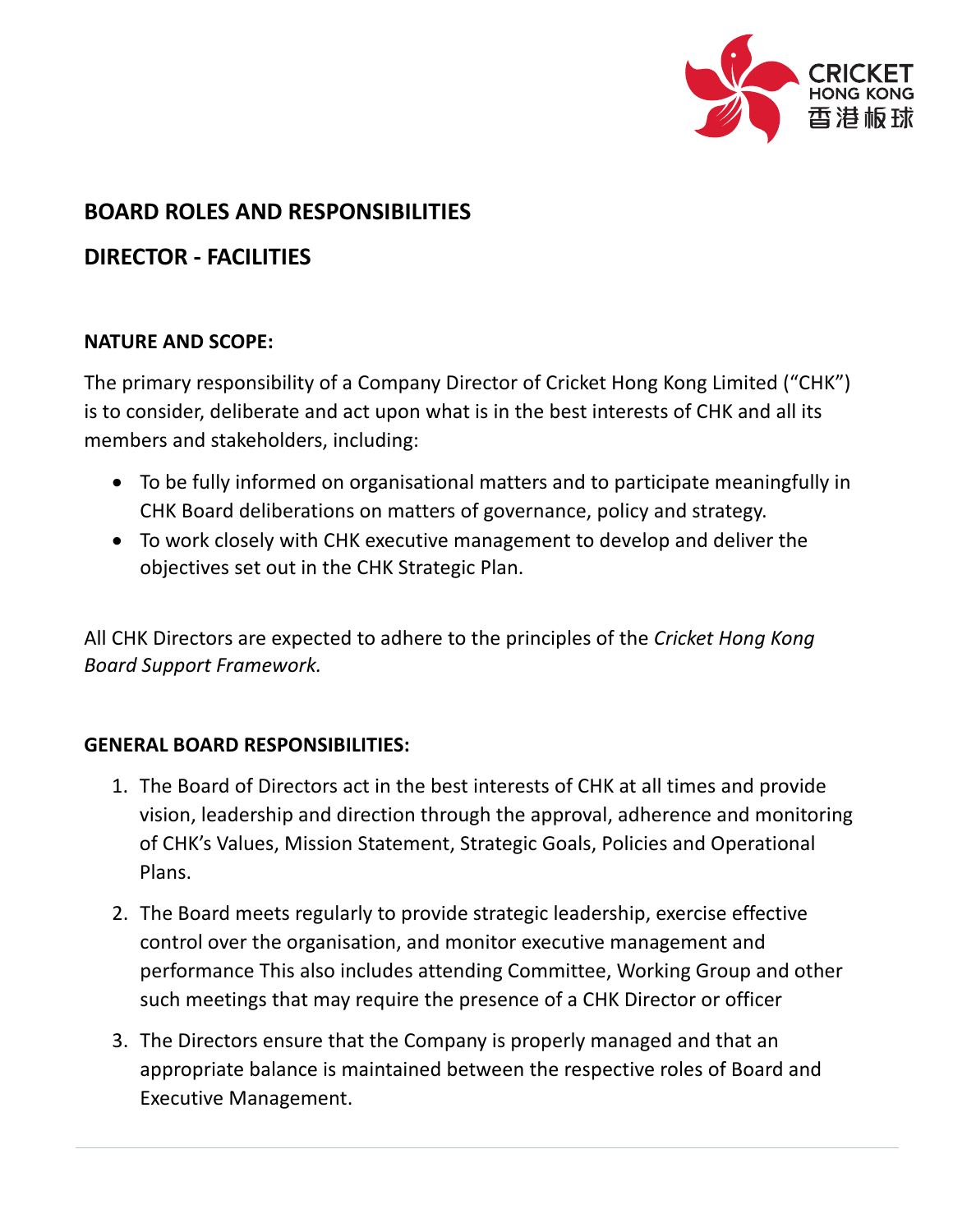- 4. The Board defines and promotes the CHK's role in the community by consulting all its stakeholders and informing these stakeholders and public in an open, transparent and accountable manner. In all interactions with the public, media, partners, sponsors and stakeholders, Directors represent the position and views of the Board, even if they differ from the Director's personal position or views.
- 5. It is the responsibility of all the Directors of CHK to:
	- a. Act in the utmost good faith,
	- b. Act in the best interests of CHK,
	- c. Act with the care, diligence and skill required of a company director.

### **SPECIFIC DUTIES:**

*In line with the CHK Strategic Plan ensure implementation of the following objectives:*

The **Director - Facilities** is responsible for contributing to the strategic objectives of CHK and its associated activities.

These include but are not limited to:

- Engaging with LSCD, other government agencies, NGOs and Executive Management regarding new facilities for cricket. Prepare an actionable 5-year strategic plan for traditional and modified cricket facilities in Hong Kong.
- Ongoing review with management of the usage of existing LCSD, private and CHK facilities to see if usage meets availability and community and recreational demands and agree annual action plans with Executive Management.
- Ensure in conjunction with relevant heads of cricket operations and National Coaches that adequate training time is available for all Hong Kong representative squads and that proper facilities are provided.
- Assist the identification and implementation of non-pitch facilities for national squads.
- Prepare action plans for the Board regarding specific national squad training facilities and work towards developing a facility under CHK control or management as a national high-performance centre.
- Ensure the provision of adequate storage, artificial wickets, and spectator facilities at all CHK managed facilities.